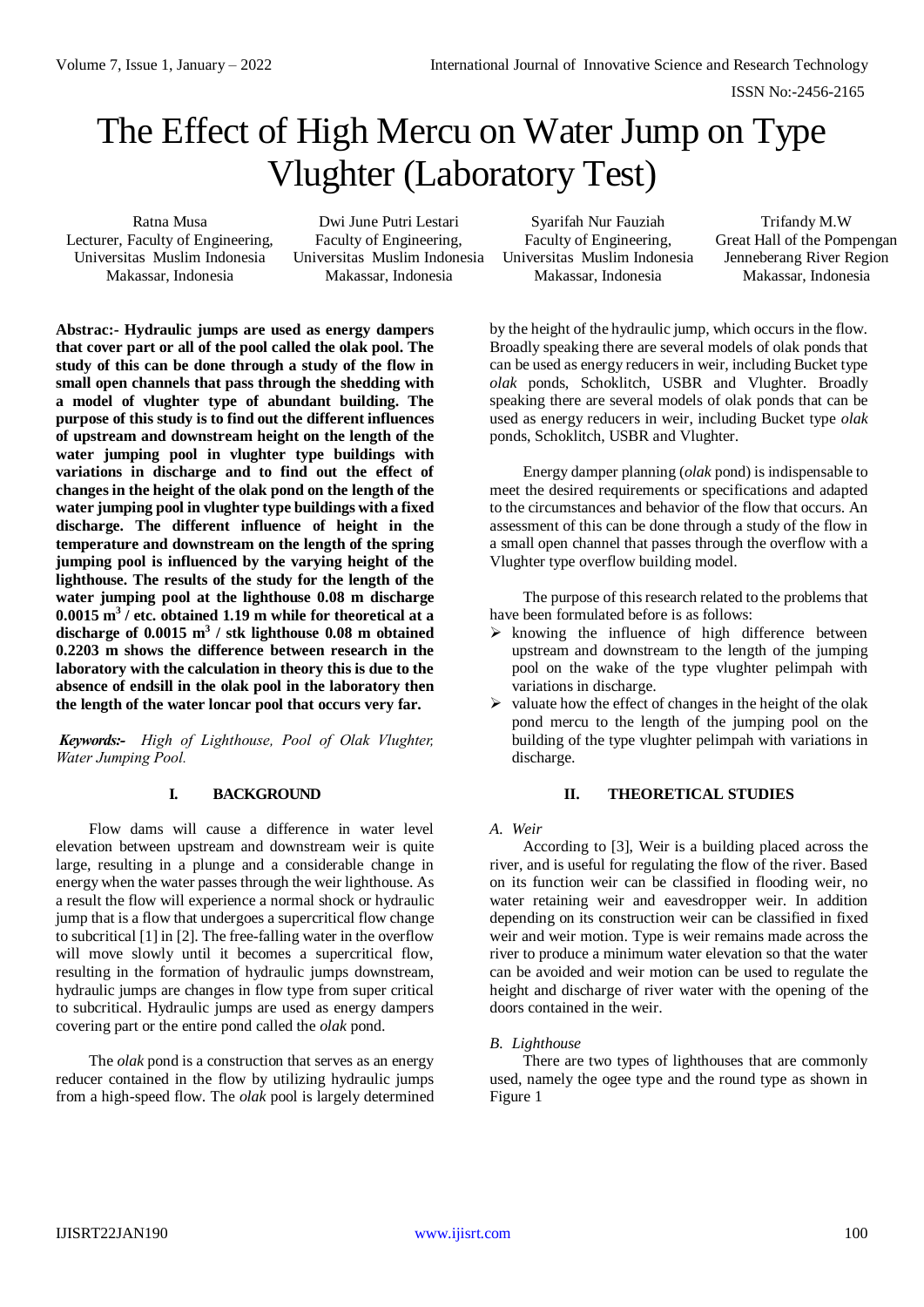ISSN No:-2456-2165



Fig 1:- Shape of weir lighthouse, Source [4]

#### *C. Jump Water*

The theory of hydraulic stepping began to be developed and applied in most channels in the field of civil engineering water as an energy reducer in preventing the erosion of downstream weir structures where there is a supercritical flow [5]. Water jumping is a change of flow from a supercritical flow to a subcritical flow that causes water

jumping. In open channels jump water can be observed when water passes through measuring buildings. Water jumping occurs due to the influence of flow speed that affects the length of water jump as well as high water jump. If the type of flow in the turbulent channel changes from supercrititcal to subcritical, water jumps will occur. As in figure 2 below.



Fig 2:- Water jump, Source [6]

Which shows the elongated look of the channel with the slope changing from a steep slope to a ramp. The upstream flow is subcritical while the downstream flow is supercritical, between the two types of flows there is a transition area.

A hydraulic jump will form on the channel, if the froude number of flow F1, the depth of flow y1, and the depth downstream of y2, fulfill the following equation:

$$
V_1 = \sqrt{2 g(\frac{1}{2}h^1 + z)}
$$
 (1)

Information:

 $v1 = Jump$  start speed,  $(m/s)$ g  $=$  Acceleration of gravity,  $(m/s2) (= 9,8)$  $H1$  = High energy above the threshold, (m)  $z = High fall, (m)$ 

$$
\frac{y_2}{y_1} = \frac{1}{2} \left( \sqrt{1 + 8fr_1^2} - 1 \right)
$$
\nWith:

\n(2)

$$
Fr = \frac{V_1}{\sqrt{g \, y_1}}\tag{3}
$$

Information:<br> $y2 = W$ 

 $=$  Water depth above the tip threshold,  $(m)$ 

 $y1$  = The initial depth of the water jump, (m)

 $Fr = Froude Numbers$ 

 $v1 = Jump$  start speed,  $(m/s)$ 

 $g =$  Acceleration of gravity,  $(m/s2)$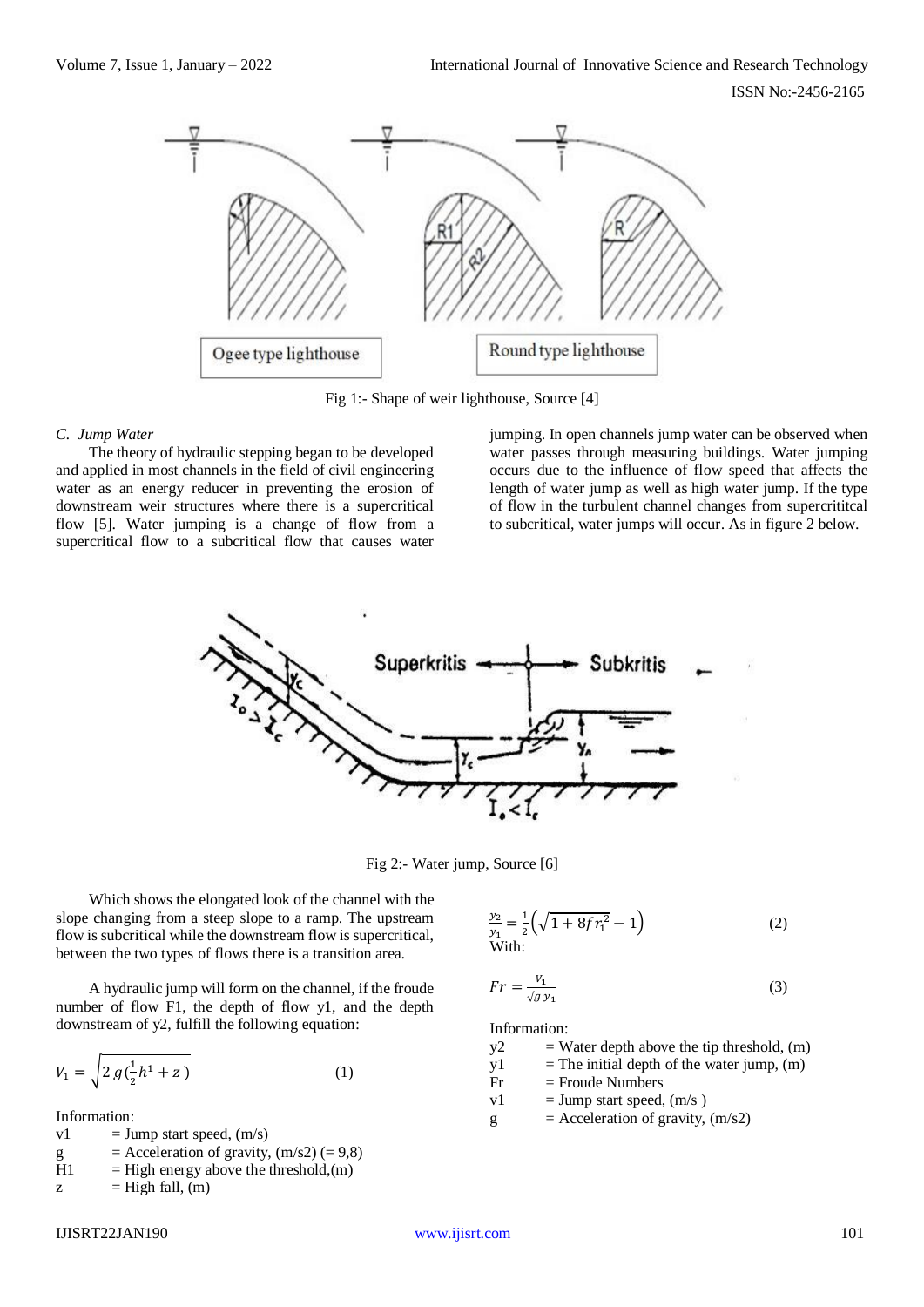ISSN No:-2456-2165

#### *D. Pool Lenght*

The length of the water jump pool behind the U piece (figure 3) is usually less than the free length of the jump there is an endsill. The threshold that serves to solidify this flow is generally placed at a distance. [7] in [4]

$$
L_j = 5 (n + y_2) \tag{4}
$$

Information:

 $Lj = Length of Olak Pond, (m)$ 

 $n =$ Tip threshold height, (m)

 $y2 = Water$  depth above the threshold, (m) behind the U. Piece of Height required this tip threshold as a function of froude number (Fr), the depth of water entering yu, and the height of downstream water level.



Fig 3:- Water jump parameters

The hydrolyzed form of this pond will be influenced by the high energy upstream above the lighthouse (He), and the difference in energy upstream with the downstream flood

water level (Z). For the calculation of vlughter type energy reducer dimensions using the formula as shown in figure 4.





Fig 4:- Olak pond according to Vlughter

Information:

 $Hc = critical water level, (m)$ 

 $R =$  radius of the pool, with the center in parallel to the elevation of the lighthouse, (m)

 $D =$  the depth of the pond is measured from the top of the lighthouse to the surface of the pond, (m)

 $a = end$  sill

 $t =$  downstream water depth,  $(m)$ 

 $z =$  height difference,  $(m)$ 

L= pool length measured from intersection of slope and Horizontal, (m)

#### **III. RESEARCH METHODS**

The research was conducted in the Hydraulic Laboratory of the Faculty of Engineering, Civil Department of the Muslim University of Indonesia. This study uses laboratory research methods that include observation or measurement of the length of hydraulic jump and the depth of the olak pond against the discharge of Vlughter type by using a variety of discharges in the open channel. Tools and materials used in supporting this research consist of: 1). Channels open; 2). Overflow type vlughter (0,080 m, 0,100 m, 0,120 m); 3). Silicon glue as an adhesive tool; 4). Current meter to measure flow speed; 5). The ball is a way to measure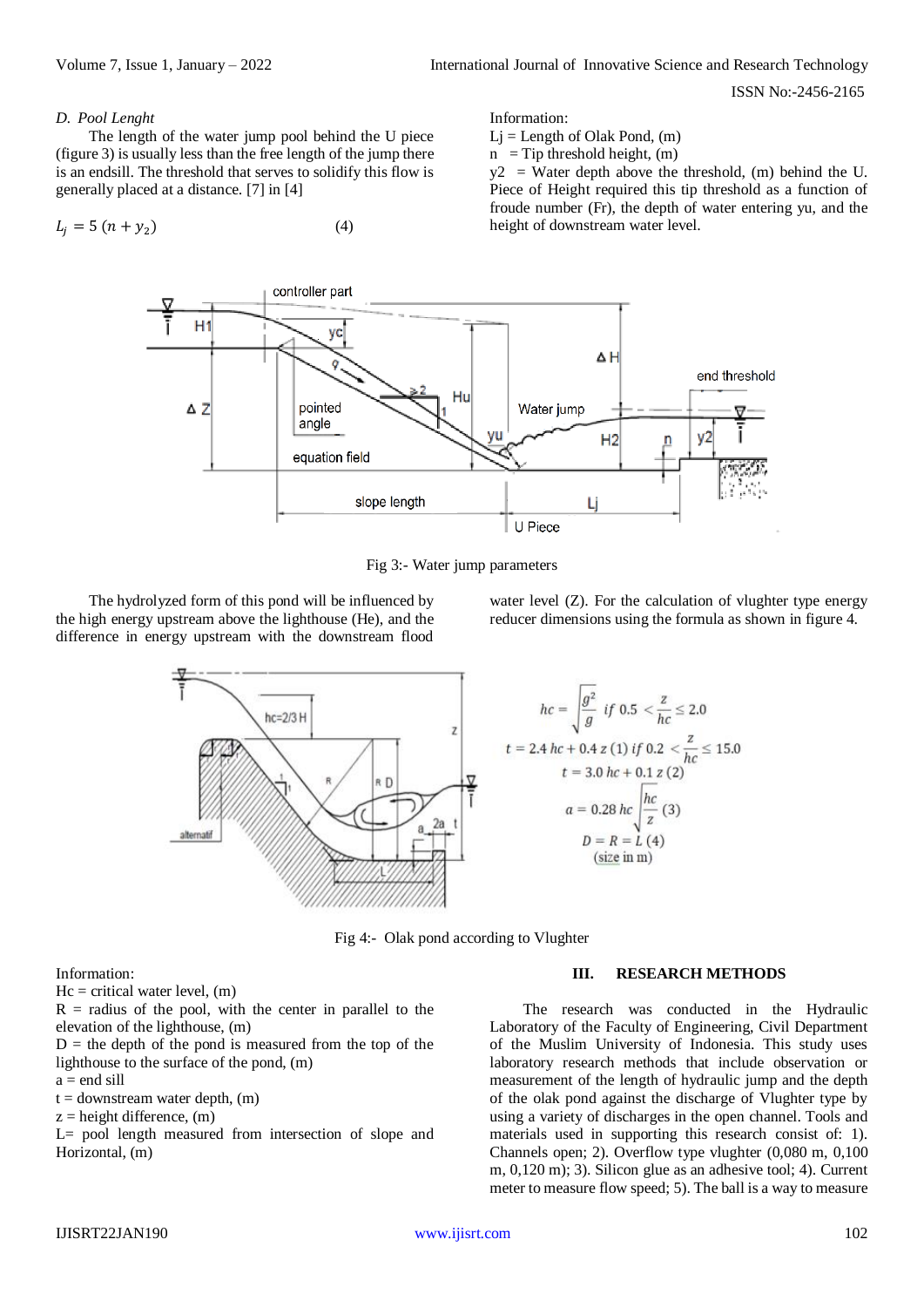speed; 6). Ruler to measure the water level; 7). Stopwatch To measure the time used on discharge flow; and 8). Medium pertition



Fig 5:- Three kinds of shape of weir lighthouse



**IV. RESULT OF RESEARCH AND DISCUSSION**

Fig 6:- Graph of the relationship between the height of the water level and the review distance at a height of 0.080 m against the variation in discharge.



Fig 7:- Graph of the relationship between the height of the water level and the review distance at a height of 0.100 m against the variation in discharge.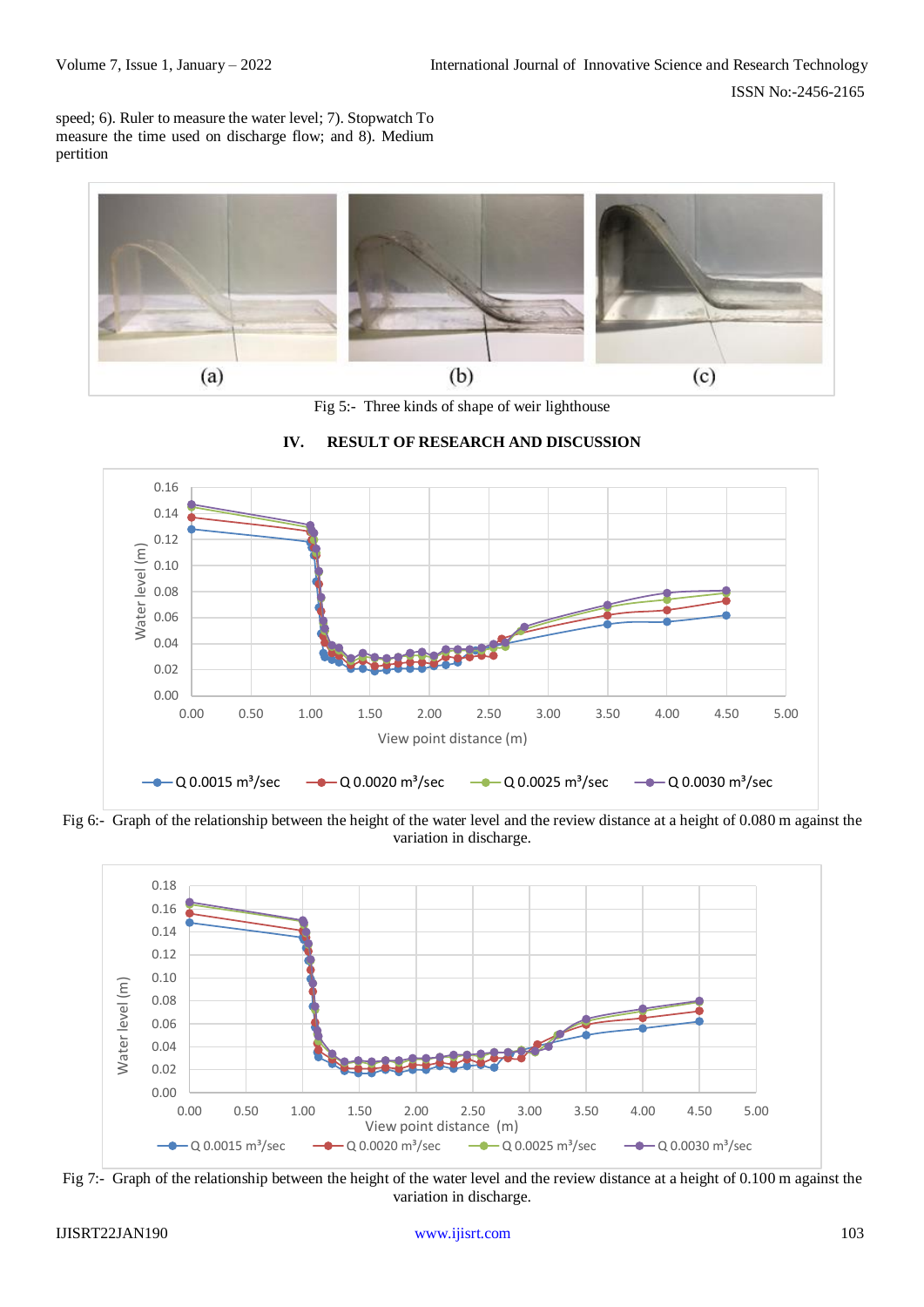

Fig 8:- Graph of the relationship between the height of the water level dihulu with the review distance at a height of 0.120 m against the variation of discharge.

#### *A. Height Difference*

The difference in water level upstream and downstream against hydraulic jump can be seen in Table 1 with discharge of 0.0015m<sup>3</sup>/s, 0.0020 m<sup>3</sup>/s, 0.0025m<sup>3</sup>/s, and 0.0030m<sup>3</sup>/s.

| No.          | <b>Debit</b><br>(m <sup>3</sup> /sec) | Height of the lighthouse<br>(m) | H upstream<br>(m) | H downstream<br>(m) | Z<br>(m) |
|--------------|---------------------------------------|---------------------------------|-------------------|---------------------|----------|
|              | 0.0015                                | 0.080                           | 0.1250            | 0.1057              | 0.0193   |
| $\mathbf{2}$ | 0.0020                                |                                 | 0.1414            | 0.1264              | 0.0150   |
| 3            | 0.0025                                |                                 | 0.1504            | 0.1375              | 0.0129   |
| 4            | 0.0030                                |                                 | 0.1540            | 0.1420              | 0.0120   |
| 5            | 0.0015                                | 0.100                           | 0.1455            | 0.1233              | 0.0232   |
| 6            | 0.0020                                |                                 | 0.1591            | 0.1385              | 0.0206   |
| 7            | 0.0025                                |                                 | 0.1633            | 0.1423              | 0.0178   |
| 8            | 0.0030                                |                                 | 0.1685            | 0.1517              | 0.0168   |
| 9            | 0.0015                                | 0.120                           | 0.1686            | 0.1354              | 0.0332   |
| 10           | 0.0020                                |                                 | 0.1772            | 0.1471              | 0.0301   |
| 11           | 0.0025                                |                                 | 0.1885            | 0.1622              | 0.0263   |
| 12           | 0.0030                                |                                 | 0.2036            | 0.1796              | 0.0240   |

Table 1:- Table Result Qstatistic & Q arithmetic in 2009-2019

Based on Figures 6, 7, and 8, and also Table 1 shows an increase in the flow height at 0.08 m with a discharge of  $0.0015$  m<sup>3</sup>/s resulting in 0.073 m and at the highest discharge of 0.0030 m<sup>3</sup> /s resulting in 0.077 m, and at a high of 0.100 m with a discharge of  $0.0015 \text{ m}^3/\text{s}$  resulting in 0.098 m and at the highest discharge of  $0.0030 \text{ m}^3/\text{s}$  producing  $0.102 \text{ m}$ , and at a high of  $0.120$  m with a discharge of  $0.0015$  m<sup>3</sup>/s resulting

in  $0.117$  m and at the highest discharge of  $0.0030 \text{m}^3/\text{s}$ producing 0.128 m.

#### *B. Water Jumping Pool*

Calculations for water jumping ponds for high inland 0.080 m, 0.100 m, and 0.120 m for various variations of discharge can be seen in Table 2 as follows.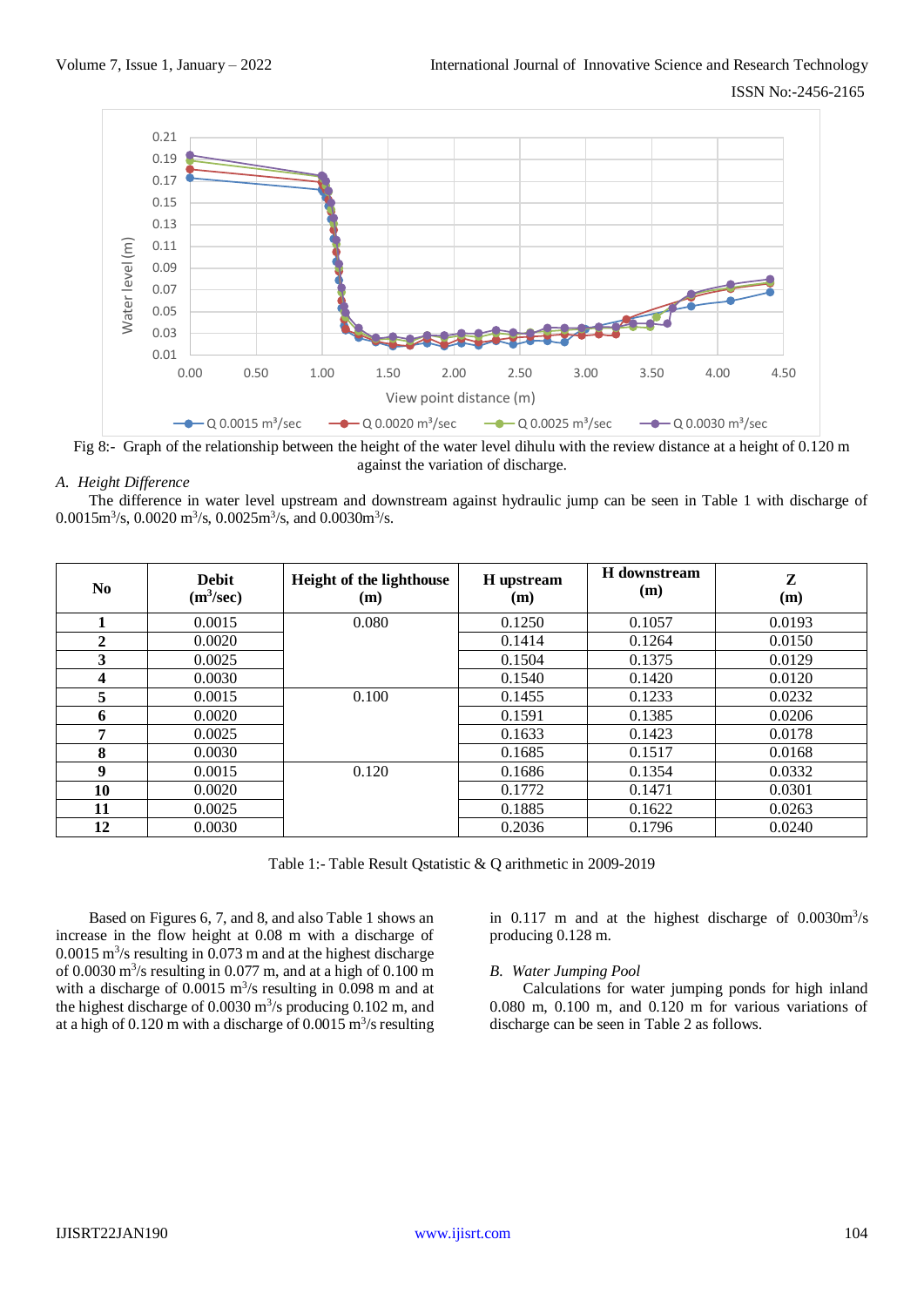| ISSN No:-2456-2165 |
|--------------------|
|                    |

| No.            | Q<br>$(m^3/s)$ | Height of the lighthouse<br>(m) | $V_1$<br>(m/s) | Fr    | $\mathbf{Y}_2$<br>(m) | <b>Information</b> |
|----------------|----------------|---------------------------------|----------------|-------|-----------------------|--------------------|
| $\mathbf{1}$   | 0.0015         |                                 | 0.906          | 2.361 | 0.0431                | super critical     |
| $\overline{2}$ | 0.0020         | 0.080                           | 0.947          | 2.319 | 0.0479                | super critical     |
| 3              | 0.0025         |                                 | 0.971          | 2.193 | 0.0528                | super critical     |
| $\overline{4}$ | 0.0030         |                                 | 0.980          | 1.980 | 0.0586                | super critical     |
| 5              | 0.0015         |                                 | 0.955          | 2.272 | 0.0495                | super critical     |
| 6              | 0.0020         |                                 | 0.992          | 2.239 | 0.0541                | super critical     |
| $\overline{7}$ | 0.0025         | 0.100                           | 0.985          | 2.120 | 0.0559                | super critical     |
| 8              | 0.0030         |                                 | 1.001          | 1.945 | 0.0620                | super critical     |
| 9              | 0.0015         |                                 | 1.062          | 2.460 | 0.0573                | super critical     |
| 10             | 0.0020         |                                 | 1.073          | 2.310 | 0.0617                | super critical     |
| 11             | 0.0025         | 0.120                           | 1.090          | 2.246 | 0.0652                | super critical     |
| 12             | 0.0030         |                                 | 1.136          | 2.130 | 0.0741                | super critical     |

Table 2:- Water jumping pool calculation

Based on Table 2 shows that the fr value that occurs is caused by the flow speed and high ingesti. The lowest Froude value can be seen at 0.0030 m<sup>3</sup>/s discharge and 0.080 m high of 1,980 m and froude's highest value can be seen at 0.0015 m<sup>3</sup>/s discharge and 0.12 m high of 2,460

| N <sub>0</sub> | Q<br>$(m^3/s)$ | <b>Height of the lighthouse</b><br>(m) | Z<br>(m) | Hc<br>(m) | Z/He<br>(m) | (m)    | $\mathbf a$<br>(m) | $D=R=L$<br>(m) |
|----------------|----------------|----------------------------------------|----------|-----------|-------------|--------|--------------------|----------------|
|                | 0.0015         | 0.080                                  | 0.0193   | 0.0061    | 3.2         | 0.1057 | 0.000960           | 0.0800         |
| 2              | 0.0020         |                                        | 0.0150   | 0.0082    | 1.8         | 0.1264 | 0.001698           | 0.0800         |
| 3              | 0.0025         |                                        | 0.0129   | 0.0102    | 1.3         | 0.1375 | 0.002540           | 0.0800         |
| 4              | 0.0030         |                                        | 0.0120   | 0.0123    | 1.0         | 0.142  | 0.003487           | 0.0800         |
| 5              | 0.0015         |                                        | 0.0232   | 0.0061    | 3.8         | 0.1233 | 0.000876           | 0.1000         |
| 6              | 0.0020         | 0.100                                  | 0.0206   | 0.0082    | 2.5         | 0.1385 | 0.001449           | 0.1000         |
| 7              | 0.0025         |                                        | 0.0178   | 0.0102    | 1.7         | 0.1455 | 0.002163           | 0.1000         |
| 8              | 0.0030         |                                        | 0.0168   | 0.0123    | 1.4         | 0.1517 | 0.002947           | 0.1000         |
| 9              | 0.0015         | 0.120                                  | 0.0332   | 0.0061    | 5.4         | 0.1354 | 0.000732           | 0.1200         |
| 10             | 0.0020         |                                        | 0.0301   | 0.0082    | 3.7         | 0.1471 | 0.001198           | 0.1200         |
| 11             | 0.0025         |                                        | 0.0263   | 0.0102    | 2.6         | 0.1622 | 0.001779           | 0.1200         |
| 12             | 0.0030         |                                        | 0.0240   | 0.0123    | 2.0         | 0.1796 | 0.002466           | 0.1200         |

Table 3:- Calculation of olak pond type vlughter